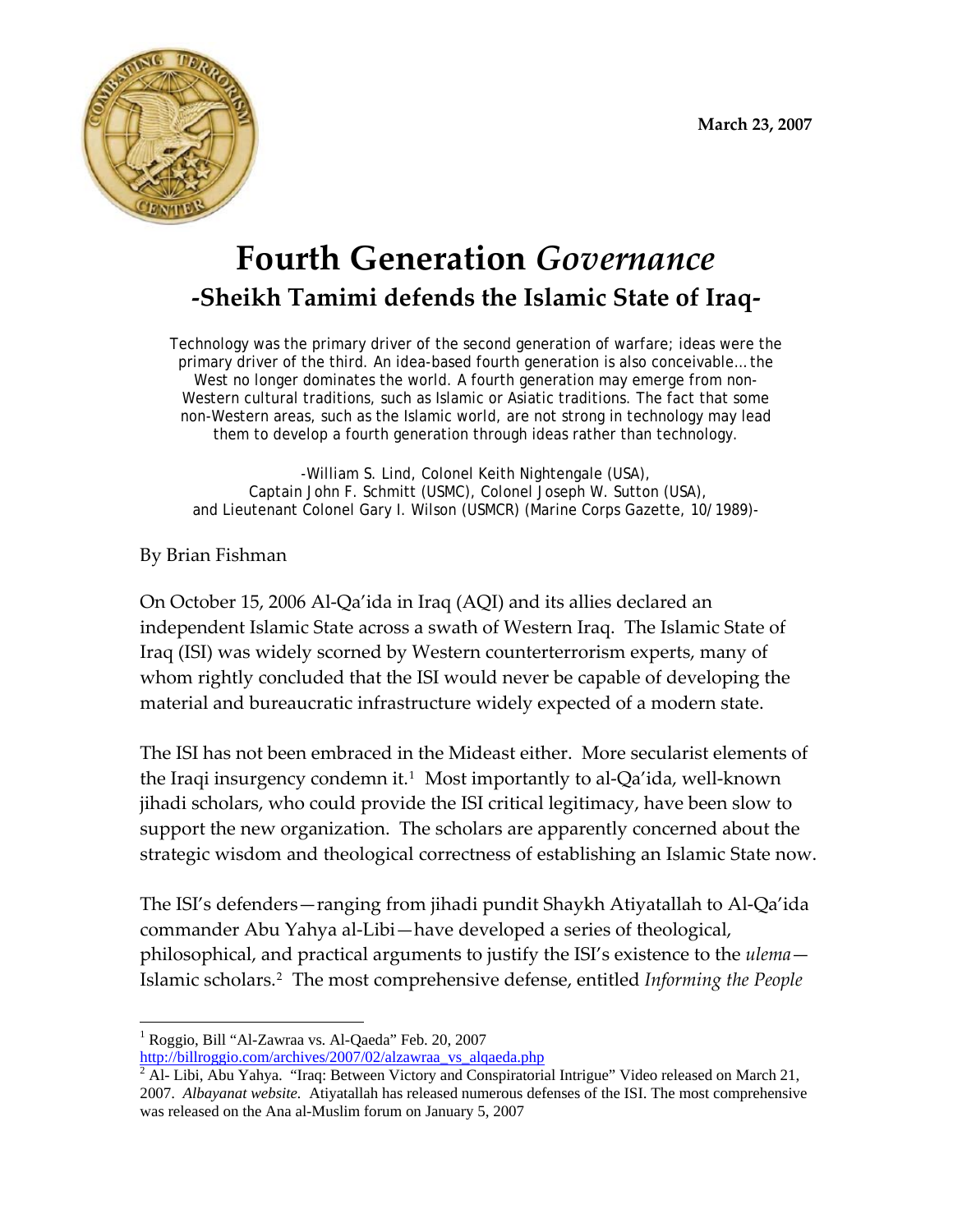*About the Birth of the Islamic State of Iraq,* was authored by Uthman Bin Abd al‐ Rahman al‐Tamimi and released by Furqan Media, the ISI's official media development unit.<sup>[3](#page-1-0)</sup> This book is significant for two reasons. Firstly, it delineates the ideological schism within the jihadi movement over the ISI's existence. Secondly, Tamimi defends the ISI by combining modern globalization theory with Koranic and hadith-based justifications to fundamentally redefine what a modern Islamic nation‐state should be.

Tamimi argues that the ISI, unlike a modern Western state, is not defined by absolute geographic boundaries, a monopoly on the use of violence, or bureaucratically‐administered services. According to Tamimi, measuring the ISI against that metric misunderstands both Islam and the globalization revolution. The ISI is structured around pseudo-feudal allegiances from subject to Emir, shared ideological goals, and the execution of judicial proceedings.

The term Fourth Generation Warfare was coined by William Lind in a seminal article that appeared in the October, 1989 edition of the Marine Corps Gazette.<sup>[4](#page-1-1)</sup> The term describes innovative warfare fought by units that operate independently of clearly defined territory and battle lines. Fourth Generation Warriors fight like guerillas, terrorists, and computer hackers; they organize in networks, not hierarchies. They sacrifice space for time, rely on secrecy, and use technology to maximize the political impact of material activities. Tamimi argues that these technical and theoretical principles apply to governance as well as warfare: a conceptualization I call Fourth Generation Governance.

It is unclear whether many Muslims and Arabs will accept Tamimi's framework for governance, but it is clear that many reject the Western formulation, at least as it has been implemented in Iraq. Americans should not underestimate the ISI or Tamimi's arguments; nor should the U.S. concede their validity. Strategic victory over the ISI requires more than defeating its operatives on the ground in Anbar, it demands discrediting the intellectual frameworks al‐Qa'ida constructs to shape the way Muslims around the world think about the ISI.

1

<span id="page-1-0"></span><sup>&</sup>lt;sup>3</sup> Uthman bin abd al-Rahman al-Tamimi. "Informing the People About the Birth of the Islamic State of Iraq." January 7, 2007. *World News Network*. Al-Tamimi is a relatively unknown figure. He is listed as the "Supervisor" overseeing production of *Informing the People* rather than the author. For stylistic reasons, he is listed as the author in the text of this analysis. The book's forward, attributed to "The Official Spokesman of the Islamic State of Iraq," dramatically says that Tamimi killed himself in a suicide bombing where, "he spilled his blood on his book like a spreading musk loudly announcing that we continue to take the path of the rightness and stick to the right way."

<span id="page-1-1"></span><sup>4</sup> Lind, William, Colonel Keith Nightengale (USA), Captain John F. Schmitt (USMC), Colonel Joseph W. Sutton (USA), and Lieutenant Colonel Gary I. Wilson (USMCR) "The Changing Face of War: Into the Fourth Generation" *Marine Corps Gazette* October, 1989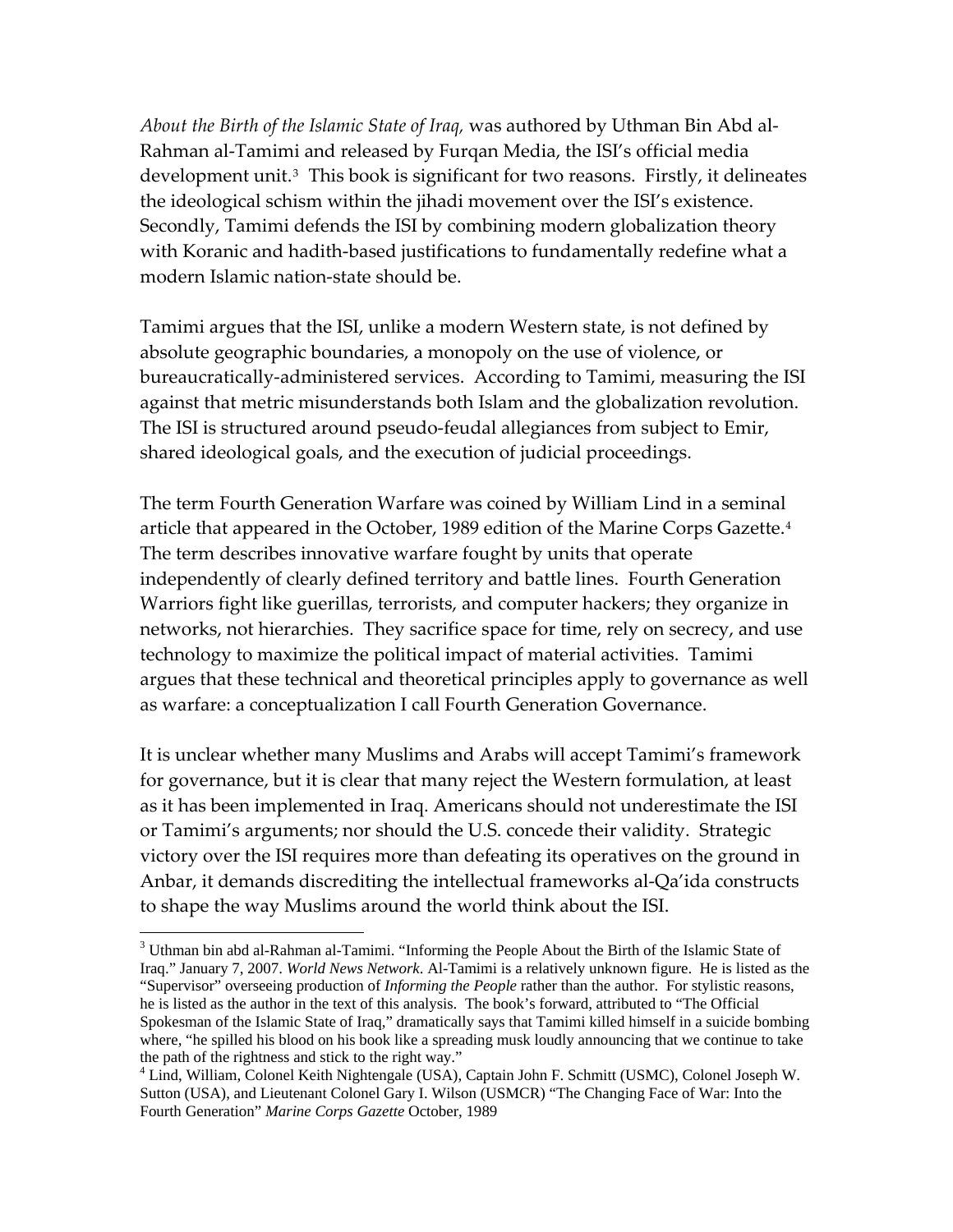*Worship, in reality, is the submission of man to God, and his (man's) liberation from the submission to anything other than God…the struggle between faith and infidelity is in fact a struggle for the right of God to be the one who orders and prohibits on earth.*

*‐Uthman Bin Abd al‐Rahman al‐Tamimi (Informing the People)‐ [5](#page-2-0)*

## **JUSTIFYING THE STATE**

Echoing the structure of many jihadi texts, Tamimi first makes a series of positive arguments for the ISI, then anticipates potential critiques and systematically rebuts them. The resulting text is repetitive, but clear. Tamimi's list of critiques likely reflects the actual concerns of the ISI's detractors. It includes:

- The ISI does not control enough territory to be considered a state.
- The ISI cannot effectively provide security throughout the state.
- The ISI does not control territory with enough authority, especially because the land is also claimed by an invader.
- Not all Sunni groups are cooperating under the rubric of the state.
- Major Sunni political leaders are not involved in the state.
- The ISI does not have a bureaucratic capability for administering services.
- The ISI does not have appropriate economic resources.
- The ISI's leadership is not appropriately qualified.
- The ISI will lead to the disintegration of Iraq.

Tamimi answers critics who argue the ISI is not large enough and cannot dominate the territory it does claim by comparing the ISI with the Prophet Muhammad's establishment of an Islamic state in Medina. According to Tamimi, the ISI controls more territory with more authority than Muhammad did when his forces fled Mecca to Medina in the  $7<sup>th</sup>$  Century. He also notes that numerous religious and tribal factions—including Jews—operated in Medina at the time. This is critical because Anbar province— the heart of the ISI—houses Iraqi government troops, U.S. forces, and a vast array of nationalist, tribal, and jihadi insurgents that all vie for control. By relating the ISI to the Prophet's Islamic governance in Medina, Tamimi forces those who question the ISI's legitimacy to also question the legitimacy of the Prophet's Islamic governance—a consequence Tamimi believes very few Muslims could accept.

<span id="page-2-0"></span> $\overline{a}$ 5 Tamimi. P.7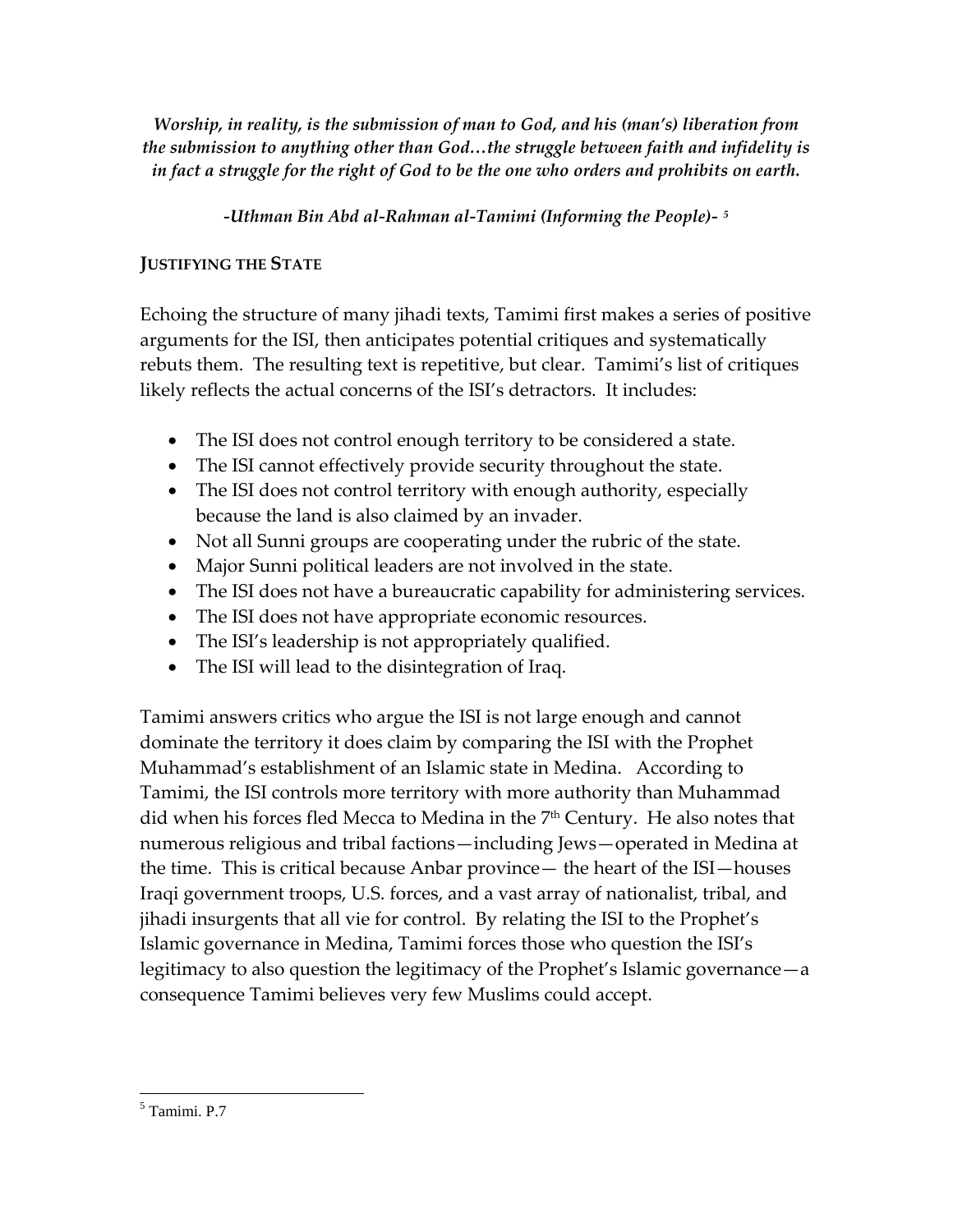Tamimi bluntly rejects the idea that the ISI is illegitimate because it does not have a bureaucratic capability. Again leaning on Islamic history, he argues that:

*…there is no known evidence of the existence of government instruments and facilities following* the model of modern states... This is not a denial of the role of those tools and the effectiveness of those facilities that organize the work of the state and contribute to the completion of its work, but *our warning is about applying the description of modern states, in terms of structure and administration as a condition for the establishment of a desired Islamic state.[6](#page-3-0)*

Tamimi argues that the trappings of bureaucracy are meaningless and often hypocritical; he points to the Iraqi government's bureaucratic failures as an example. Tamimi wants to lower expectations placed on the ISI because he does not want it to be seen as failing to meet them. Jihadi leaders have long positioned themselves as truth‐tellers in contrast with Western and Arab "apostates" who over‐promise to their people and under‐deliver.

Despite Tamimi's insistence that the ISI does not need to provide governmental services to be legitimate, he understands the political importance of such programs to the Iraqi government. Tamimi seems to think of the ISI and the Iraqi government as material incarnations of ideological values. Whereas the Iraqi government is a proxy for the modern democratic ideals of the West, the ISI is a proxy for the jihadi ideals of al‐Qa'ida and its allies.

This formula explains why many jihadi scholars are concerned about the ISI. Although the organization gives material teeth to their conceptions of righteousness, the ISI's failure would discredit the ideas that have sustained the jihadi movement since the 1980s. Of course, the inverse also holds. The U.S. positioned the Iraqi government as the embodiment of democracy in the Mideast in order to demonstrate the viability of democracy throughout the region. Instead of a standard bearer, the Iraqi government's failures now weigh heavily on the spread of the democratic ideas upon which it was founded.

<span id="page-3-0"></span><sup>6</sup> Tamimi. P. 66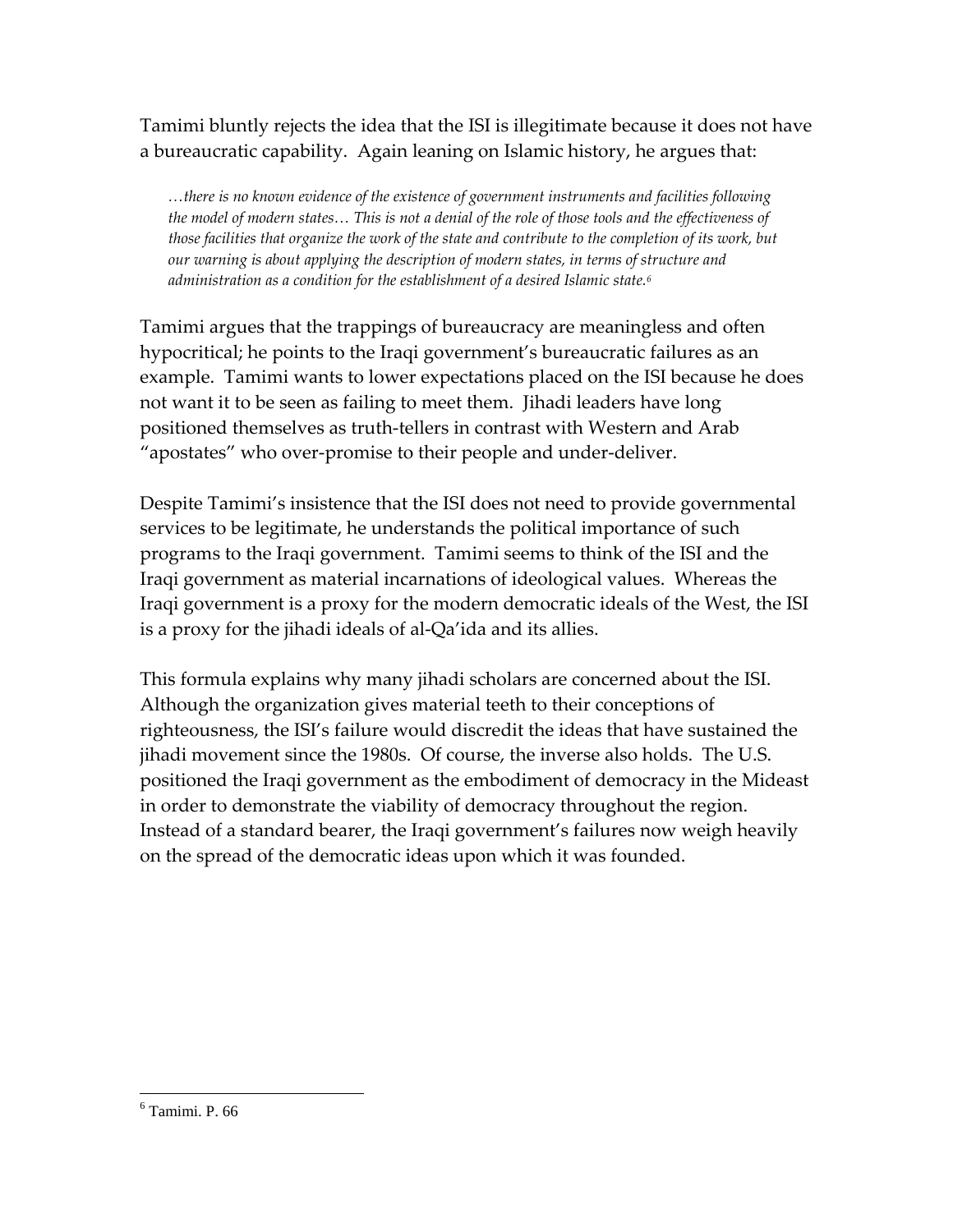*It is not required that every Muslim knows the leader by his name and in person, except those who legislate, but what concerns the majority (of scholars) is that the leadership is given to those who deserve it.*

## *‐Abd al Qadir bin Abd al‐Aziz as quoted by Uthman Bin Abd al‐Rahman al‐ Tamimi (Informing the People)‐[7](#page-4-0)*

## **THE EMIR**

Tamimi strives to bolster the legitimacy of Abu Umar al‐Baghdadi, who was a relative unknown in jihadi circles before being selected as the ISI's Emir. To do so, Tamimi describes in detail the points of agreement and disagreement among scholars on the methods for selecting an Emir. Ultimately, Tamimi describes three religiously acceptable methods<sup>[8](#page-4-1)</sup>:

- 1. Receiving the consensus of "authoritative Muslims";
- 2. Being designated as the successor by the current Emir;
- 3. In the absence of consensus or an established Emir, attaining supremacy through force.

Tamimi implies that the first method was used to select al‐Baghdadi as the ISI's Emir only after consultations with sixty percent of Sunni tribes in Western Iraq and the seven component groups of the ISI. Without providing any evidence, Tamimi also claims that many well‐known Sunnis in the Iraqi government privately support the ISI and al‐Baghdadi.

According to Tamimi, choosing an Emir is theologically required because Islam cannot be practiced fully without an Emir to enforce Shariah and organize society. Tamimi asserts that critical elements of the faith, paying Zakat, the Hajj, and the appropriate practice of jihad, "cannot be correctly performed unless within a group and in obedience to the opinion of an Imam in an organized way…There is no jihad without an Emir, a leader and Imam."[9](#page-4-2)

This emphasis on the Emir diverges dramatically from the writings of earlier jihadist thinkers, notably Abdallah Azzam, who aimed to empower individuals to ignore the teaching of religious, political, and familial figures in order to do

<span id="page-4-1"></span><span id="page-4-0"></span>7 Tamimi. P.76

1

<sup>8</sup> Tamimi. P.12

<span id="page-4-2"></span><sup>9</sup> Tamimi. P. 39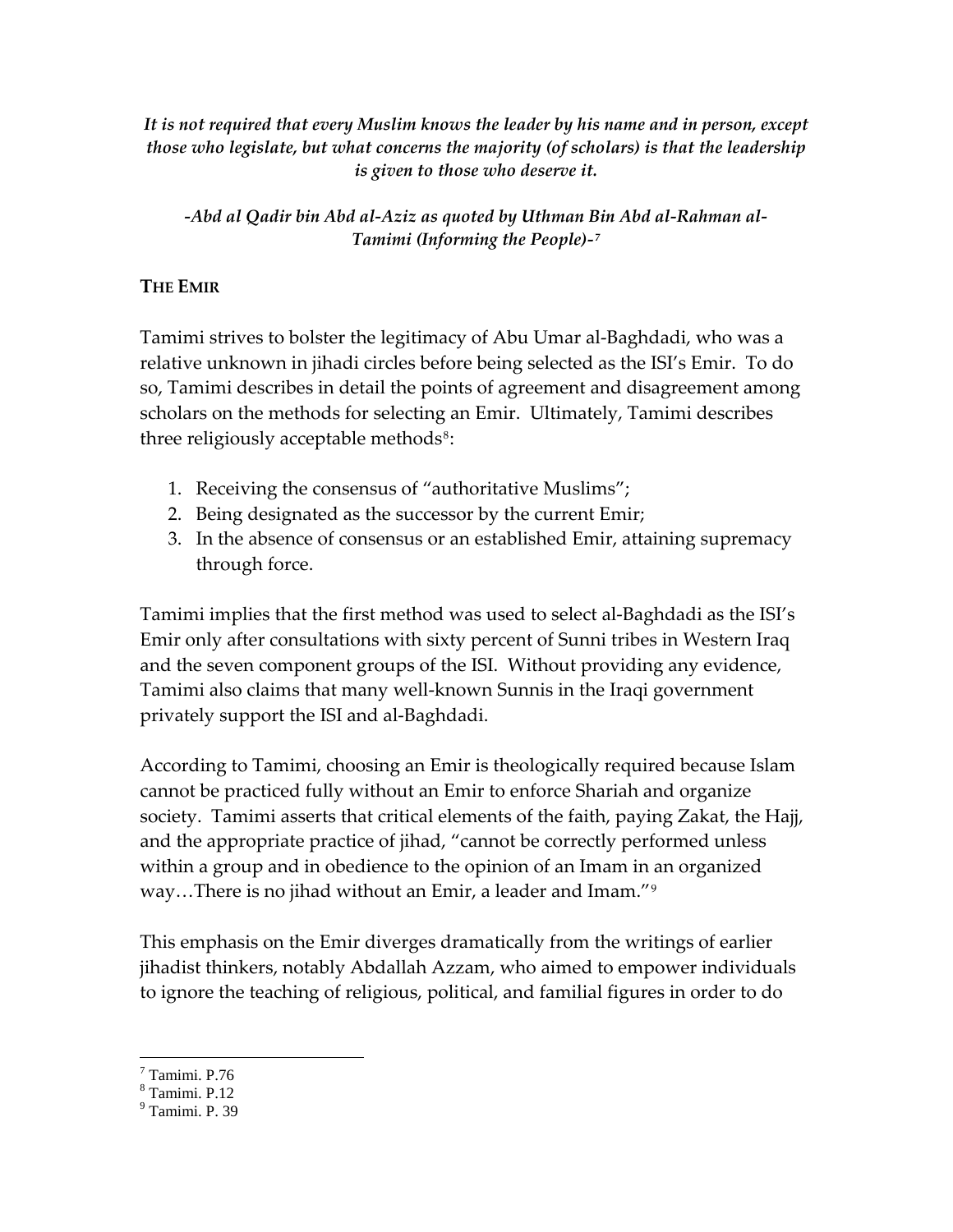jihad on their own volition.<sup>[10](#page-5-0)</sup> Tamimi not only advocates the importance of hierarchy, he wants to institutionalize it. The difference is a function of intent: Azzam was focused on breaking down the existing social and political structure, Tamimi is trying to build a new one.

Tamimi's focus on Emir selection provides useful clues about the ISI's internal functioning. For example, al-Baghdadi may have already selected a successor. If he has not, or that successor is killed or captured contemporaneously with al‐ Baghdadi, the ISI will likely do due diligence with tribal and jihadist groups before appointing a new Emir. If U.S. or Iraqi forces attempt a decapitation strike at al‐Baghdadi, the operation should be coupled with operations to disrupt and confuse communications between remaining elements of the ISI. Forcing al-Baghdadi's successor to use the third method to come to power—supremacy through force—advances U.S. interests.

*(Because of) new technical means to apply force and demonstrate it, the discussion of the traditional concept of control becomes a matter of differing reality. Modern wars have shown that the classic way of conducting battles, through open fronts and regular lines, does not reflect the reality of the ongoing battle…*

*When we look at these new developments, we find that there is a clear question concerning the concept of control of the land! Who determines that a given government controls its land or not?*

*Uthman bin Abd al‐Rahman al‐Tamimi (Informing the People) [11](#page-5-1)*

#### **GLOBALIZATION AND GOVERNANCE**

Tamimi understands that the ISI will fall woefully short if it is measured against traditional Western standards of statehood. Thus, Tamimi argues that the classic standards no longer apply and are often ignored in reality. He asserts that modern technology effectively limits the sovereignty of numerous internationally recognized "states." The implication is that the ISI meets the minimum standard necessary to be considered legitimate.

<span id="page-5-0"></span><sup>10</sup> Azzam, Abdallah. *Defence of Muslim Lands* Chapter 3.

[http://www.religioscope.com/info/doc/jihad/azzam\\_defence\\_1\\_table.htm](http://www.religioscope.com/info/doc/jihad/azzam_defence_1_table.htm) Abdallah Azzam is credited as the most important recruiter and organizer of mujahidin traveling to Afghanistan to fight the Soviet Union. He founded the famous Mujahidin Services Bureau, which ultimately became Al-Qa'ida. 11 Tamimi. P. 58

<span id="page-5-1"></span>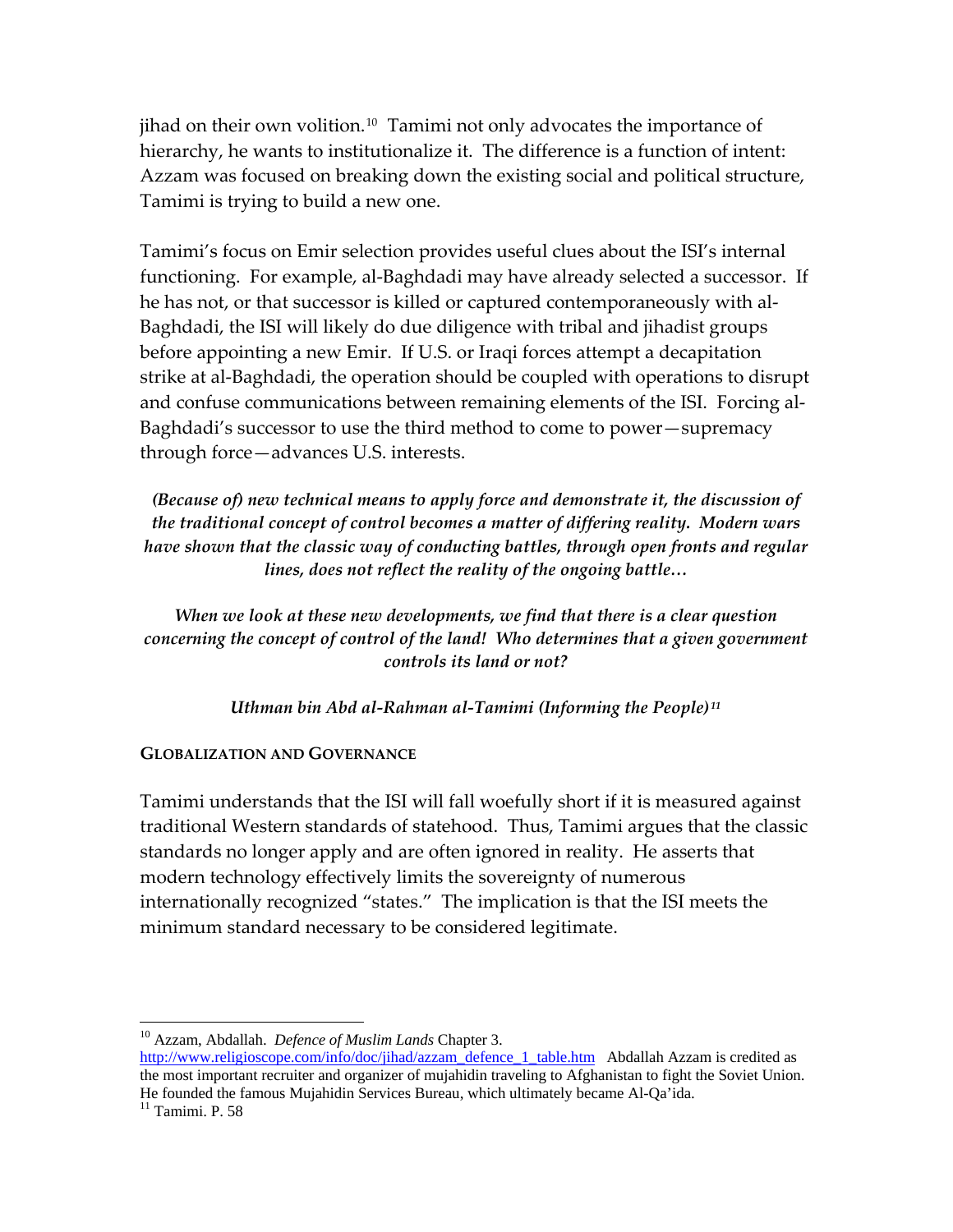As an example of "states" without real sovereignty, Tamimi points to Israel's neighbors that cannot protect their own airspace from Israeli planes, the Iraqi government that does not control all of its "territory", and all countries that depend on—and are exposed by—foreign satellite coverage.

According to Tamimi, these examples demonstrate that sovereignty is much more fungible than in the past. For him, a state's perimeter extends only so far as men stand with guns to defend it. Tamimi's vision of statehood suggests he conceives of the ISI as a governmental amoeba, constantly shifting its zone of control across Iraq's western expanses as ISI forces redeploy. It never controls all of the territory it has claimed, but demands that all residents of that territory swear allegiance to the ISI's Emir.

Tamimi's understanding of the ISI's fundamental governmental responsibilities reflects this dynamism. He argues the new "state" will improve citizens "conditions in both their religious and worldly affairs. Improving their conditions is less important than the condition of their religion."[12](#page-6-0) Tamimi lists several discrete responsibilities of the ISI, most of which involve establishing judicial processes and resolving disputes among tribal groups; another is collecting Zakat (alms). The only material services the ISI owes to its citizens is to free prisoners and support the families of those considered martyrs.

The ISI has failed to achieve these goals as often as it has succeeded. The ISI has managed major prison breaks, and it has implemented a version of Shariah courts in areas it controls temporarily.[13](#page-6-1) Presumably the ISI has been able to extract Zakat from some citizens in Anbar. But the ISI has not established itself as the legitimate judicial body in Anbar; even its ideological ally Ansar al‐ Sunnah challenges its ability to impartially adjudicate disputes.<sup>[14](#page-6-2)</sup> Likewise, several Anbar tribes have coalesced with the sole goal of fighting the Al‐Qa'ida backed ISI. Putting aside the question of sovereignty, this coalition demonstrates that the ISI is not in a position to adjudicate all tribal disputes as Tamimi envisioned. [15](#page-6-3)

<span id="page-6-0"></span><sup>&</sup>lt;sup>12</sup> Tamimi. P41<br><sup>13</sup> Fadel, Leila. "Prison Break Frees 140 in Iraq" Sacramento Bee. March 7, 2007

<span id="page-6-3"></span><span id="page-6-2"></span><span id="page-6-1"></span><sup>&</sup>lt;sup>14</sup> Ansar al-Sunnah letter to Al-Qa'ida. http://www.ctc.usma.edu/AAS\_AQI.asp<br><sup>15</sup> Semple, Kirk. "Iraq Bombers Blow Up 2 Children Used as Decoys" *The New York Times*. March 21, 2007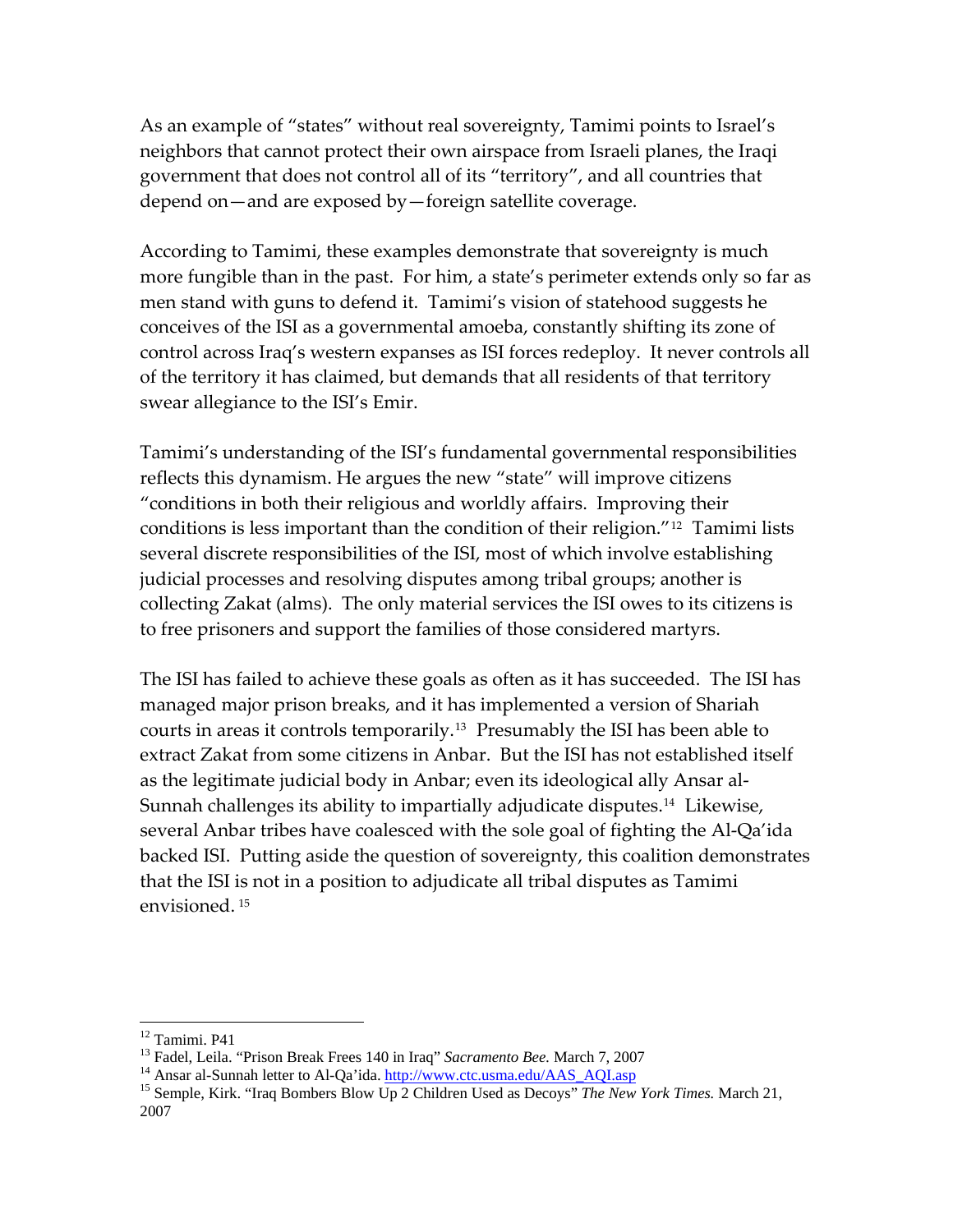*The enemy is so hateful and arrogant that they stipulated in the infidel Iraqi constitution that it is illegal to establish an Islamic state in Iraq. Democracy allows everything except Islam.*

*‐Uthman Bin Abd al‐Rahman al‐Tamimi (Informing the People)[16](#page-7-0)*

## **IRAQ AND BEYOND**

In a clear demonstration that the ISI is designed to serve al‐Qa'ida's global goals rather than the parochial needs of Iraqis, Tamimi distinguishes between the political purpose of establishing an Islamic state and describing the obligations of the state to its citizens. Tamimi explains that the political purpose of establishing the ISI was to demonstrate the Iraqi government's weakness and begin to fill the political vacuum in Western Iraq. He believes that the ISI will unite jihadi factions in and outside of Iraq by giving them a firm institution to rally around.

Al‐Qa'ida has long existed as both a formal organization and an informal social movement bound by ideology. Tamimi argues that the ISI has these dual elements as well. Inside Iraq, the ISI is a flexible amoeba‐like state institution that implements shariah and fights the Iraqi government. Outside Iraq, the ISI provides al‐Qa'ida sympathizers a firmer intellectual structure through which to imagine Islamic governance and the reestablishment of the Caliphate.

The ISI's ability to change the way Muslims think outside Iraq is linked to the ISI's practical success on the ground inside Iraq, but the relationship is not absolute. Even the ISI's abject defeat on the ground—if it is seen to be the result of overwhelming American power—might actually increase the ISI's popularity regionally. If ISI proponents like Tamimi effectively shape the intellectual lens Muslims use to understand the ISI's successes and failures, the ISI adventure will be a strategic success for al‐Qa'ida regardless of the ISI's performance on the ground in Iraq.

<span id="page-7-0"></span><sup>16</sup> Tamimi. P. 49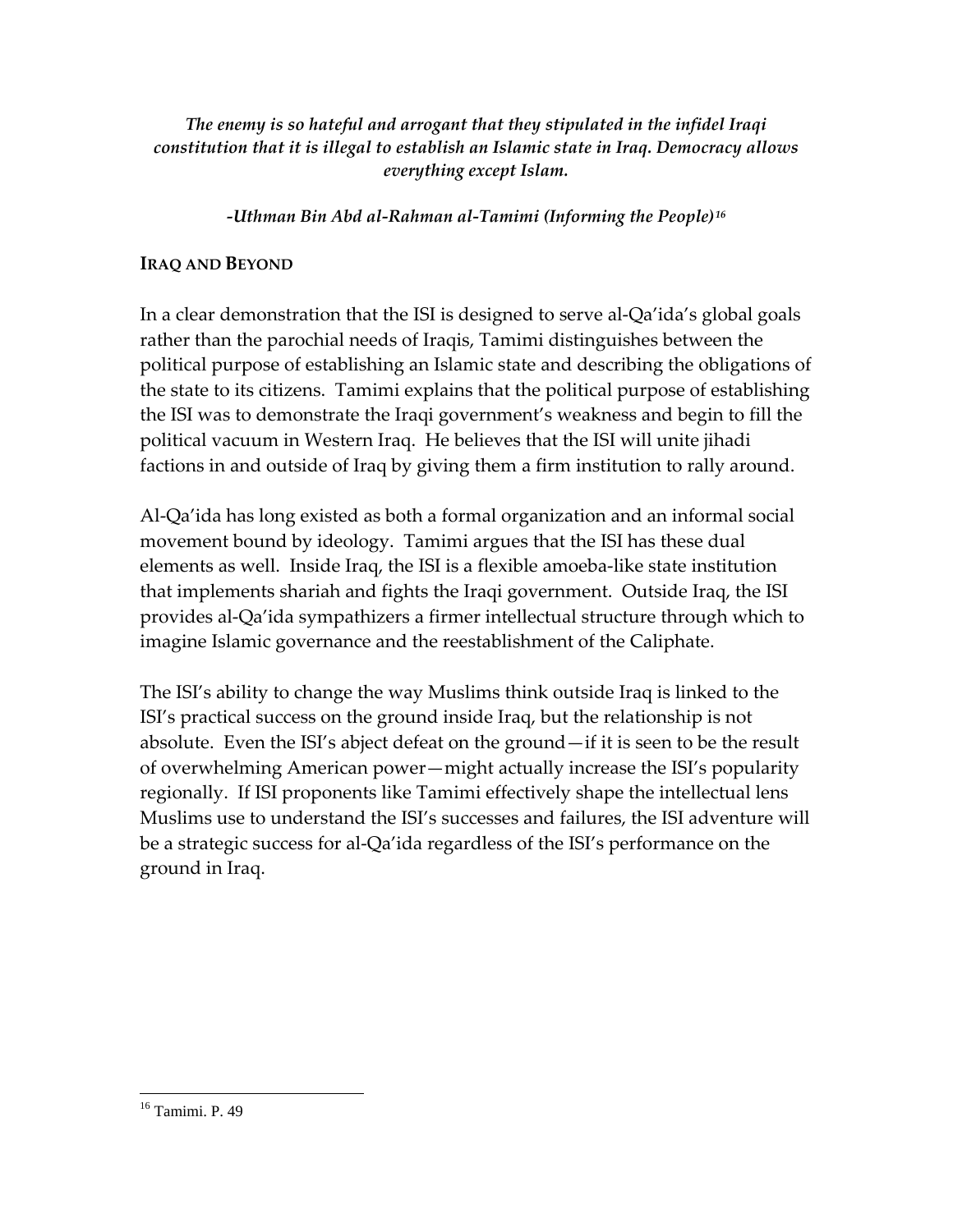*Bush confirmed three times that the presence of America in Iraq is for the purpose of preventing the establishment of an Islamic Caliphate that would build a strong state to threaten the interests of the West and America in its territories…He told the truth although he is a liar!*

*‐Uthman Bin Abd al‐Rahman al‐Tamimi (Informing the People)[17](#page-8-0)*

#### **RECOMMENDATIONS**

In order to limit the ISI's long-term effectiveness, the United States should carefully attack its material and human infrastructure inside Iraq and the intellectual infrastructure that Tamimi is trying to erect in *Informing the People.* The U.S. should avoid publicly criticizing the ISI itself. Local actors—Iraqi, Afghani, Jordanian, etc—must take the lead publicly.

Tamimi's ideas for Fourth Generation Governance build on jihadi studies of Fourth Generation Warfare, especially Abu Bakr Naji's *The Management of Savagery.[18](#page-8-1)* Although Tamimi's ideas are somewhat radical, the *ulema* he aims to reach is familiar with this kind of thinking.

American planners should not mistake the ISI's material weakness with strategic irrelevance. The primary purpose of creating the ISI was to change the way Iraqis and Muslims generally think about the Iraqi insurgency and jihad. The ISI has failed to garner mass support thus far, but that weakness may not last. Senior Al-Qa'ida commander Abu Yahya al-Libi's vocal support for the ISI indicates that it does have powerful allies.<sup>[19](#page-8-2)</sup> To combat the ISI, the U.S. should:

## **Challenge Tamimi's intellectual framework for the ISI.**

• Tamimi's vision of an ascetic state is unlikely to appeal to Iraqis hungry for running water and electricity, or to jihadi scholars' sense of a grand Islamic reawakening. The ISI needs support from the *ulema* to garner widespread legitimacy; the U.S. and its allies should publicize comments questioning the ISI's legitimacy. Rather than developing a position, the U.S. should quietly stoke the internal jihadi debate.

 $\overline{a}$ <sup>17</sup> Tamimi. P. 49

<span id="page-8-2"></span><span id="page-8-1"></span><span id="page-8-0"></span><sup>&</sup>lt;sup>18</sup> Naji, Abu Bakr. *The Management of Savagery*. *http://www.ctc.usma.edu/naji.asp* Jihadi commentaries on the ISI tend to draw heavily on Naji to analyze the ISI. See: Mukhaddab, Yaman. "*Al-Qa'ida Between a Past Stage and One Announced by Al-Muhajir"* November 14, 2006. *Promise Keeperse website.* 3/21/07 <sup>19</sup> Al- Libi, Abu Yahya. "Iraq: Between Victory and Conspiratorial Intrigue" Video released on March 21, 2007. *Albayanat website.*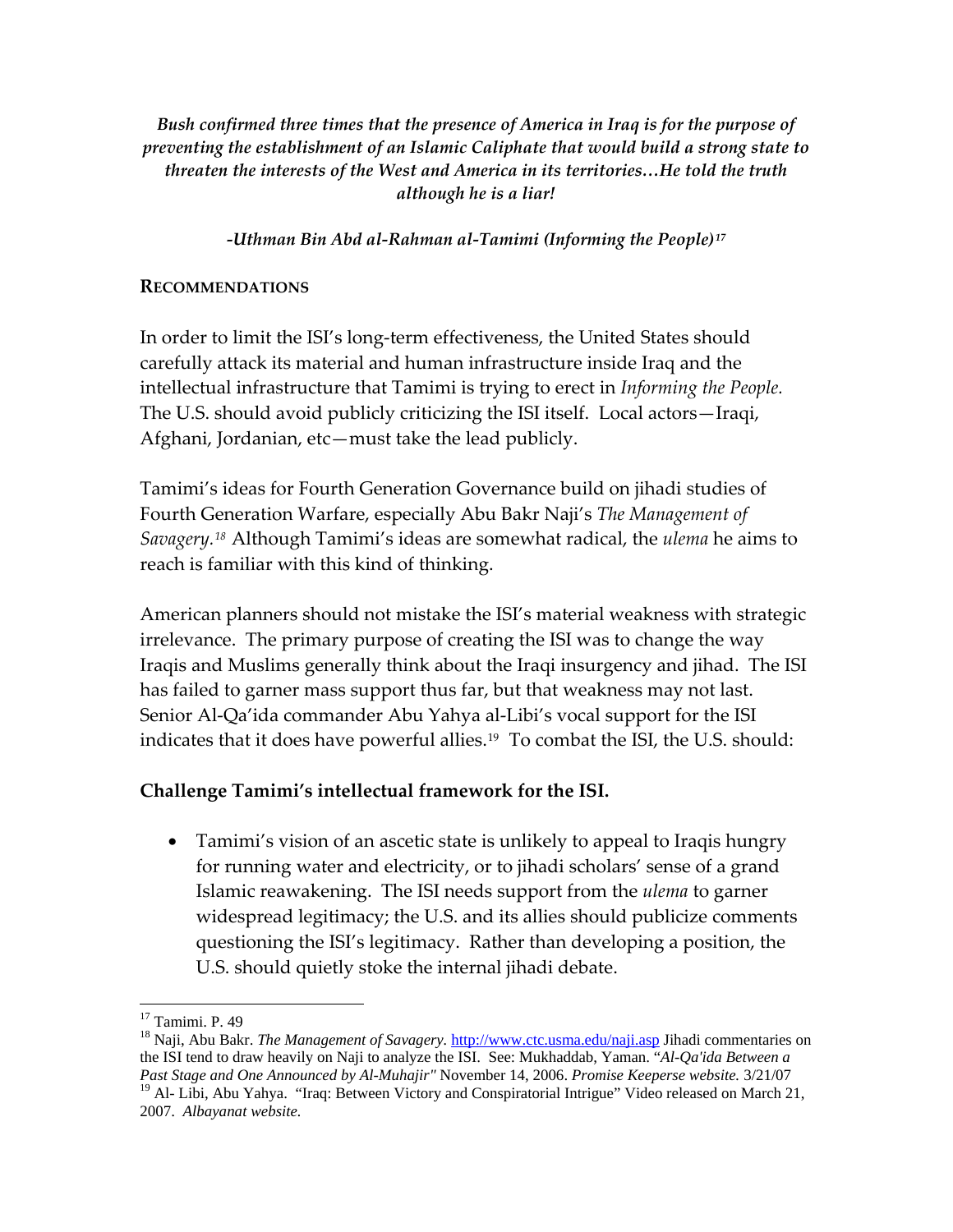- Tamimi's comparison of the ISI to the Prophet's politicking in Medina may be seen as self‐righteous by some scholars. The ISI's al‐Baghdadi has largely eschewed Abu Mus'ab al‐Zarqawi's controversial self‐ aggrandizement; demonstrating that al‐Baghdadi and the ISI want to inflate their historical importance and role in Al‐Qa'ida may generate unwelcome memories of Zarqawi for some jihadi scholars.
- Tamimi's understanding of globalization's impact on state sovereignty is creative and provocative, but it will mean little to struggling Iraqis in Anbar. Absolute control of territory may not determine state legitimacy as it used to, but the ability and willingness to provide basic services to citizens should. Portraying the ISI as a tool of al‐Qa'ida's grand ambitions rather than a means to support Iraqis will weaken its appeal.

## **Confuse the ISI's leadership picture.**

- Identify possible successors to al-Baghdadi. The ISI's Emir is likely grooming successors in case of his death or capture. Possible successors will likely try to bolster their profile outside of Iraq in order to avoid the questions that have plagued an unknown like al‐Baghdadi.
- Publicize the debate over al-Baghdadi's suitability to lead the ISI. Compare his experience to that of other major jihadi leaders in Iraq. Asking good questions can be powerful. For example, is al‐Baghdadi really in charge of the ISI or does he simply do the bidding of Al‐Qa'ida in Iraq's Emir, Abu Hamzah al‐Muhajir?
- Integrate decapitation strikes into larger strategic campaigns. Efforts to remove the ISI's leadership should initiate larger efforts to complicate subsequent communication within jihadi groups in Iraq.

#### **Beat the ISI on the ground.**

• Tamimi's frank acknowledgment that the ISI will not provide services to Iraqis is a political weakness. It virtually guarantees that a large cadre of secular and tribal Sunnis will remain opposed to the ISI. The Iraqi government should focus on bolstering these communities economically and militarily.